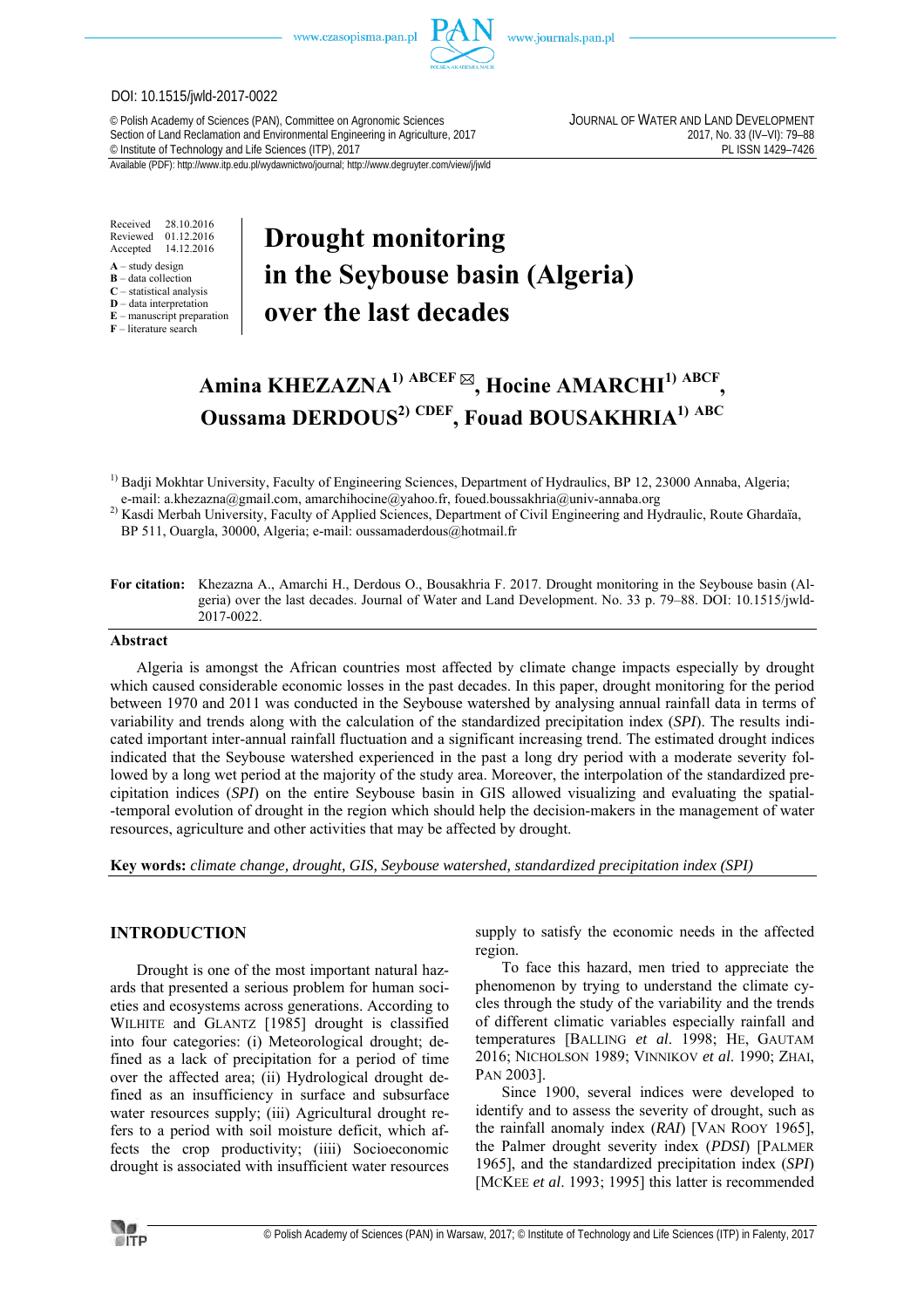www.journals.pan.pl

by many organizations such as the World Meteorological Organization (WMO) and the United States National Oceanic and Atmospheric Administration (NOAA) for characterizing meteorological droughts as well as the other categories of droughts [MOREIRA *et al*. 2016] due to its simplicity ,its robustness, and flexibility for drought analysis as it can be used at different time scales (e.g., weekly, monthly, yearly) [HAYES *et al*. 1999].

The last century in African was marked by drought phenomenon which affected many counties and caused colossal economic loss [OBA, LUSIGI 1987; SIRCOULON 1976] Algeria was not an exception, according to the studies of MEDJERAB, HENIA *et al*. [2005] the North West of Algeria experienced in the two last decades a severe drought characterized by rainfall deficits varying from 12% to 20%.

The studies of KETTAB *et al*. [2004] conducted for the period between 1980 and 1990 noted a rainfall deficit of about 50% in the central regions of Algeria, while it come up to 30% in the westernand the eastern parts.

At a larger regional scale, LABORDE [1993] studied rainfall data of 120 stations Northern Algeria, the results indicated an alternation of wet and dry sequences; (i) a long wet sequence from 1922 to 1938 characterized by rainfall excess of about 6%. (ii) A dry sequencefrom 1939 to 1946 in the eastern and the centre parts of Algeria with a rainfall deficit of about 11%. (iii) A wet sequence from 1947 to 1972 (iiii) and a long dry sequence that starts from 1973.

This paper aims at assessing the spatial and temporal evolution of drought over the Seybouse watershed (North-eastern Algeria) for the period between 1970 and 2011 by analysing precipitation series using a number of tests (Mann–Kendall, Sen's slope estimator, Pettitt) and by calculating and mapping the standardized precipitation index (*SPI*).

## **STUDY AREA AND DATA**

#### **STUDY AREA**

The Seybouse watershed which covers an area of 6471  $km^2$  is located in the North East of Algeria between the latitudes 36°15' and 37°00' North and the longitudes 7°15' and 7°55' East, it is part of the Hydrographic Region Constantine – Seybouse – Mellegue, bordered North by the Mediterranean Sea and south by the high plateaus of Constantine (Fig. 1). The study area is characterized by a Mediterranean climate with hot and dry summer, and cold and rainy winter. The mean annual rainfall ranges from 1167.96 mm at Mechrouha to 507.97 mm at Ain Makhlouf (Tab. 2), which indicates a heterogeneous spatial distribution of rainfall over the study area. The Seybouse watershed has three main watercourses which are the Bouhamdane, the Charef and the Seybouse rivers. The Seybouse River begins in Medjaz Amar at the confluence of the two other rivers and runs for about 225 km



Fig. 1. Map of the Seybouse watershed and hydrometric station; source: own elaboration

North ending in the South-East of Annaba city into the Mediterranean Sea with an average annual flow of  $11.5 \text{ m}^3 \text{·s}^{-1}$ .

#### **RAINFALL DATA**

The study of climate requires long and many series of observations. The quality of data represents a major element in these studies [MEDDI, HUBERT 2003]. In this study, 13 rainfall stations (Tab. 1) managed by the National Agency of Water Resources (ANRH) was used to create as possible the most complete and representative annual data-base of the zone of study (Fig. 1). The data collected from these stations follow the criteria of quality and quantity. The series of observations taken into account spread over 42 years between 1970 and 2011.

**Table 1.** Characteristics of rainfall stations in the Seybouse watershed

| <b>Stations</b>    | $\boldsymbol{x}$ | $\mathcal V$ | Code   |  |  |
|--------------------|------------------|--------------|--------|--|--|
| Pont Bouchet       | 387676.538       | 4075860.31   | 140631 |  |  |
| Ain Barda          | 374436.463       | 4061429.10   | 160606 |  |  |
| Nechmeya           | 366951.782       | 4052869.16   | 140605 |  |  |
| <b>Boukamouza</b>  | 387853.440       | 4049493.79   | 140607 |  |  |
| Bouchegouf         | 384626.796       | 4035289.75   | 140505 |  |  |
| Guelma (Fendjel)   | 360987.538       | 4035719.82   | 140412 |  |  |
| Heliopolis         | 361718.010       | 4041294.87   | 140403 |  |  |
| Mechrouha          | 396191.581       | 4024729.98   | 140502 |  |  |
| El Karma           | 381949.053       | 4069154.17   | 140609 |  |  |
| Medjaz Amar        | 349708.384       | 4035499.41   | 140313 |  |  |
| Ain Makhlouf       | 344190.352       | 4012483.12   | 140205 |  |  |
| Charef (El Khenga) | 357146.418       | 3990797.14   | 140105 |  |  |
| Ain Sabath         | 324651.829       | 4032145.71   | 140302 |  |  |

Source: National Agency of Water Resources [ANRH 2009].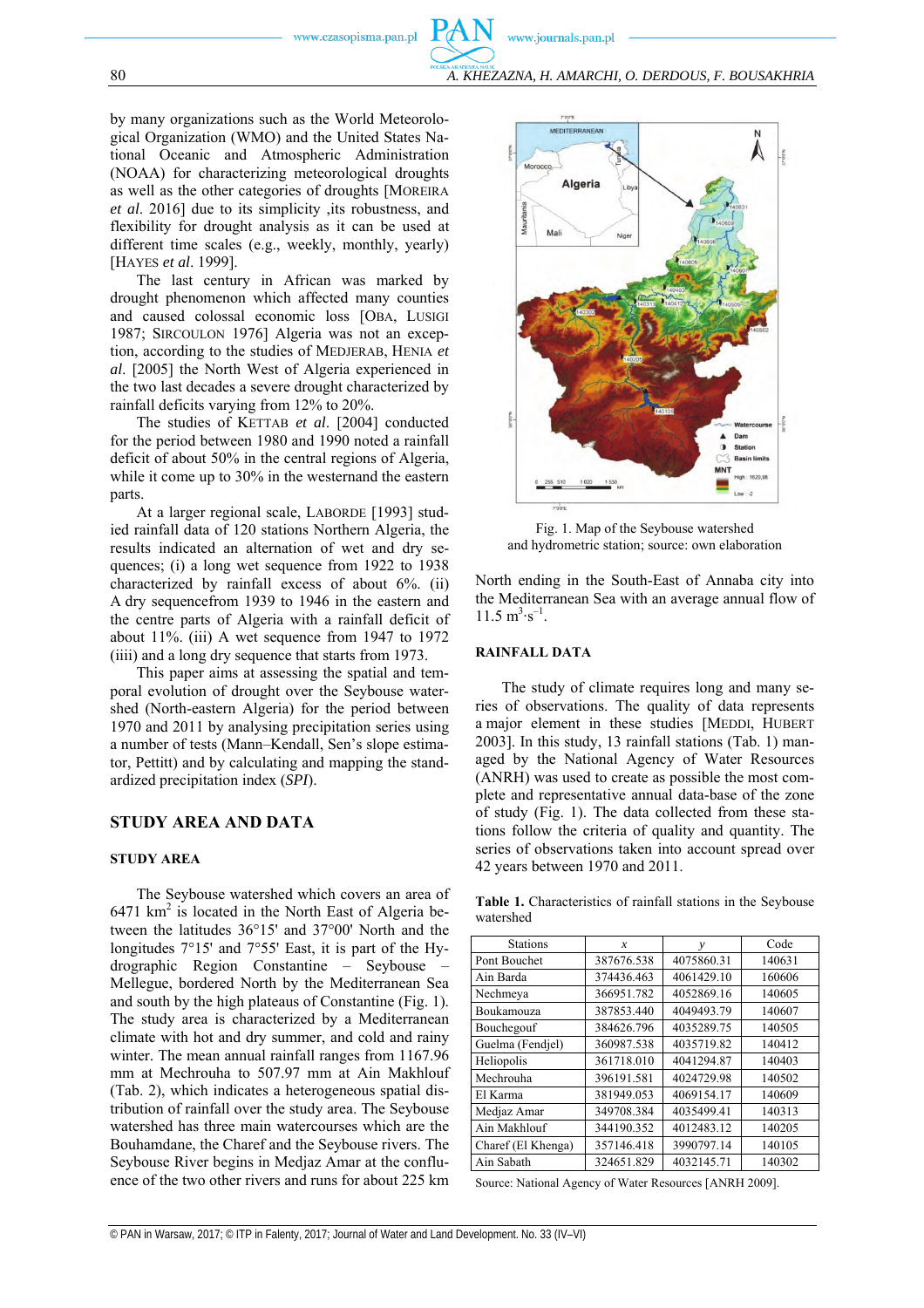efficient of variation for annual rainfall is characterized by high fluctuations especially at the stations Mechrouha and Nechmeya where the coefficient of variation is at 43% and 40% respectively, while it ranges from 24% and 33% at the other stations.

The principal statistical characteristics of the rainfall series are presented in the Table 2.

The statistical analysis conducted on the annual rainfall series shows that their distribution is Asymmetric. We noted also a significant difference between the position's parameters (average, median). The co-

**Table 2.** Statistical characteristics of the rainfall data

| <b>Station</b> | Mean rainfall | Median  | Minimum<br>Maximum |           | Standard  | Coefficient of | Coefficient of | Sen's    | $p$ value |
|----------------|---------------|---------|--------------------|-----------|-----------|----------------|----------------|----------|-----------|
|                |               |         | mm                 | deviation | variation | skewness       | slope          | of MK    |           |
| Pont Bouchet   | 602.64        | 590.40  | 349.64             | 933.60    | 155.84    | 0.26           | 0.37           | 5.170    | 0.010     |
| Ain Berda      | 630.88        | 595.80  | 368.20             | 973.00    | 153.14    | 0.24           | 0.22           | 3.425    | 0.114     |
| Bouchegouf     | 547.96        | 537.65  | 279.30             | 884.00    | 150.22    | 0.27           | 0.42           | 1.926    | 0.343     |
| Boukamouza     | 685.07        | 675.40  | 380.50             | 1212.91   | 198.55    | 0.29           | 0.49           | 4.019    | 0.187     |
| El Kerma       | 608.43        | 601.54  | 296.30             | 976.08    | 174.97    | 0.29           | 0.21           | 6.921    | 0.004     |
| Guelma         | 531.68        | 530.00  | 222.60             | 802.00    | 141.95    | 0.27           | 0.00           | 2.219    | 0.262     |
| Heliopolis     | 581.26        | 547.05  | 279.10             | 1100.20   | 170.42    | 0.29           | 0.85           | 0.219    | 0.863     |
| Mechrouha      | 1167.96       | 1066.40 | 298.60             | 2158.24   | 498.30    | 0.43           | 0.10           | 24.844   | 0.001     |
| Medjaz Amar    | 561.68        | 534.00  | 309.10             | 946.40    | 1593.01   | 0.28           | 0.40           | 5.503    | 0.005     |
| Nechmeya       | 593.66        | 527.17  | 264.95             | 1353.46   | 239.79    | 0.40           | 1.10           | 6.654    | 0.013     |
| Ain Makhlouf   | 507.97        | 490.60  | 107.19             | 1176.10   | 166.03    | 0.33           | 1.56           | $-0.461$ | 0.763     |
| Charef         | 574.24        | 546.03  | 343.90             | 1065.60   | 165.87    | 0.29           | 1.14           | 1.145    | 0.682     |
| Bordi Sabath   | 542.19        | 538.75  | 264.30             | 928.50    | 151.70    | 0.28           | 0.76           | 3.740    | 0.048     |

Source: own study.

#### **METHODS**

#### **ANALYSES OF THE HOMOGENEITY OF THE RAINFALL DATA**

Homogeneity of rainfall data was performed to define the trends and the change points in the annual rainfall time series using: (i) the Mann–Kendal test, (ii) Sen's slope, and (iii) the Pettitt test.

#### **MANN–KENDALL TEST**

The non-parametric Mann–Kendall (MK) test proposed by MANN [1945] and extended by KENDALL *et al*. [1975] is used in this study to detect trends in rainfall data. This technique recognizes any trend in a given time series, without specifying whether the trend is linear or not [HISDAL *et al*. 2001]. The MK test was widely used to test the trend of meteorological and hydrological data as it accepts missing values in the time series [PATRA *et al*. 2012; PINGALE *et al*. 2015; 2016; WU *et al*. 2008].

Test statistic *S* defined as [TAXAK *et al*. 2014]:

$$
S = \sum_{i=1}^{n-1} \sum_{j=1}^{n} \text{sgn}(x_j - x_i)
$$
 (1)

where:  $x_i$  = the sequential data values;  $n$  = length of the data set

$$
sgn(y) = \begin{cases} 1... \text{ if } y > 0 \\ 0... \text{ if } y = 0 \\ -1... \text{ if } y < 0 \end{cases}
$$
 (2)

It has been documented that when  $n \geq 8$ , the statistic *S* is approximately normally distributed with the mean  $E(s) = 0$  and variance as

$$
V(S) = \frac{n(n-1)(2n+5) - \sum_{i=1}^{m} t_i(t_i-1)(2t_i+5)}{18}
$$
 (3)

where:  $m =$  the number of tied groups;  $t_i =$  the size of the  $i^{\text{th}}$  tied group.

Monte Carlo simulation was used to assess the statistical significance of the trends at a significance level of 5%. At this level, a positive trend is significant when  $p$ -value  $> 0.05$ , and a negative trend is significant when its *p*-value < 0.05 [FINIGURE *et al*. 2016; YUE, PILON 2004]. The null hypothesis  $H_0$  assumes that there is no trend in the series, which means that they are homogeneous [DOUGLAS *et al*. 2000].

### **SEN'S SLOPE ESTIMATOR**

The trend magnitude is estimated using a nonparametric median based slope estimator proposed by SEN [1968] and HIRSCH *et al*. [1984]. The Sen's slope is given by the following expression [SALARIJAZI *et al*. 2012]:

$$
\beta = \text{median}\left[\frac{x_j - x_k}{j - k}\right] \text{ for all } k < j \tag{4}
$$

where:  $1 \leq k \leq j \leq n$ , and  $\beta$  is considered as median of all possible combinations of pairs for the whole data set.

## **CHANGE POINT TEST**

The change point test proposed by PETTITT [1979] derived from the Mann–Whitney statistical test is adopted in this study to identify the presence and timing of non-stationarity in the form of an abrupt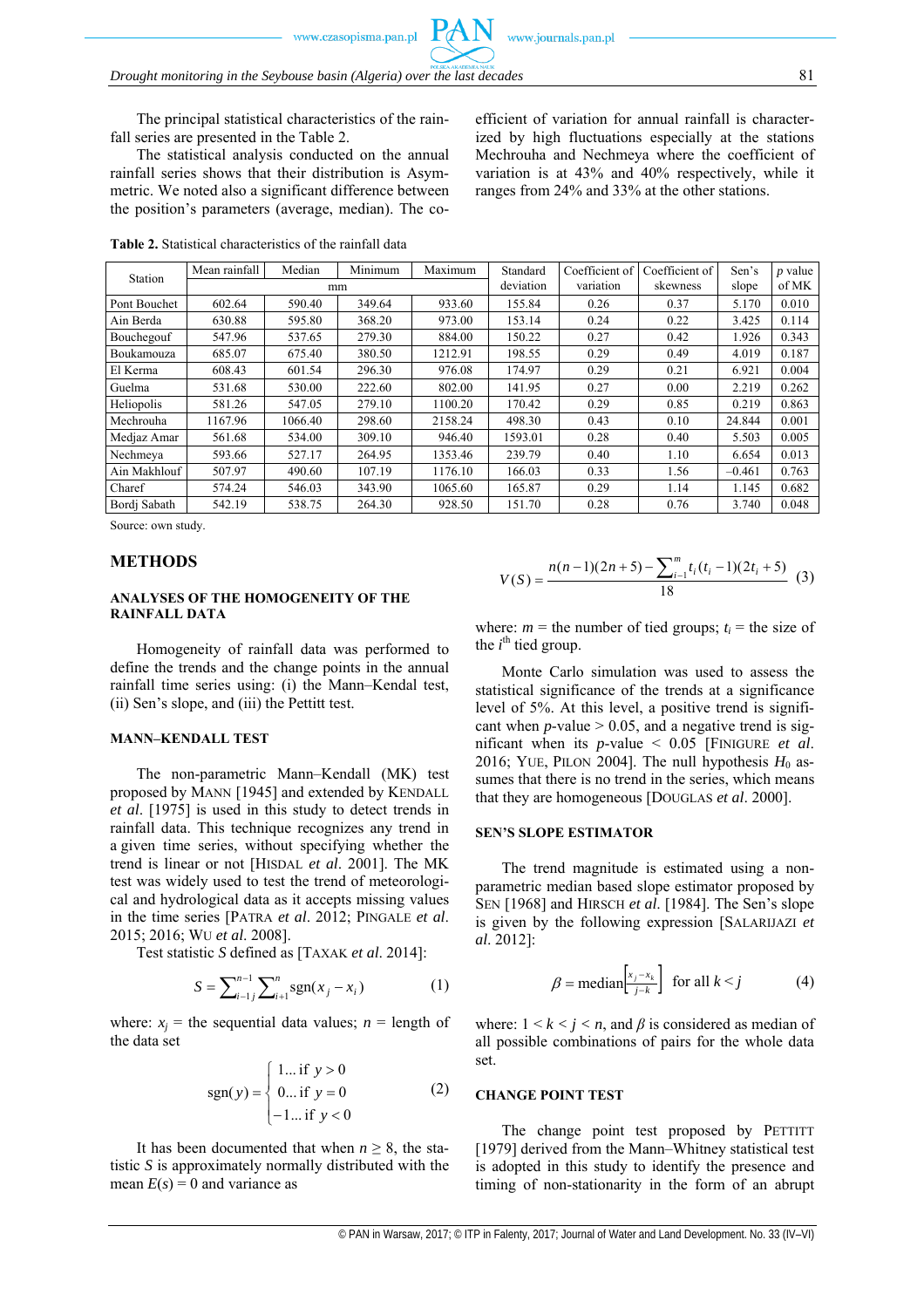shift in the mean annual rainfall series. It is a nonparametric test that requires no assumption about the distribution of data. This test has been widely used to detect change points in the observed meteorological and hydrological time series [TAXAK *et al*. 2014].

The change point *t* is detected by determining if the mean time series can be divided in two statistically different series before and after *t*. The null hypothesis  $H_0$  states that no shift exists in the time series at time *t* which means that both means of the subseries are consistent. The alternative hypothesis *Ha* is that change-point exists at time *t*, in which  $t = 1, ..., n$  as all possible subdivisions of the time series are measured, since t is unknown here [ISHAK 2014].

In the present study, the significance of the test is assessed using the Monte Carlo resampling procedure which computes the corresponding *p*-values at the level of significance of 5%. At this level, a changepoint exists when  $p$ -value < 0.05.

#### **ANALYSIS OF THE RAINFALL DATA BY PLUVIOMETRIC INDICES**

The standardized precipitation index (*SPI*) method proposed by MCKEE *et al*. [1993; 1995] was employed in this study to analyse the rainfall data by identifying dry and wet sequences and assessing the severity of drought. As over-mentioned the *SPI* method is a highly recommended technique, as well it was employed in several researches all around the world [AWANGE *et al*. 2016; BONACCORSO *et al*. 2003; HAYES *et al*. 1999; ZHOU, LIU 2016].

The calculation of *SPI* requires at least 30 years of rainfall data which allow evaluating the probability distribution function, this latter is normalized to have the mean of zero. The values of *SPI* are expressed in standard deviations where positive *SPI* indicating greater than median rainfall designate wet condition, while negative values indicating less than median rainfall designate wet condition [EDWARDS *et al.* 1997].

Mathematically the *SPI* is calculated using the following expression:

$$
SPI = \frac{1(P_i - P_m)}{\sigma} \tag{5}
$$

where:  $P_i$  = the actual rainfall (mm),  $P_m$  = the mean rainfall,  $\sigma$  = the standard deviation.

Drought severity is identified through *SPI* values according to the classification scheme (Tab. 3) pro-

**Table 3.** Classification of drought severity based on *SPI*

| Drought category     | <i>SPI</i> classification |
|----------------------|---------------------------|
| <b>Extremely wet</b> | SPI > 2                   |
| Very wet             | 1 < SPI < 2               |
| Moderately wet       | 0 < SPI < 1               |
| Moderately dry       | $-1 < SPI < 0$            |
| Severely dry         | $-2 < SPI < -1$           |
| Extremely dry        | $SPI < -2$                |

Source: MCKEE *et al*. [1993], modified.

posed by MCKEE *et al*. [1993], and used in several studies in the Maghreb region [ALI, LEBEL 2009; AR-

DOIN-BARDIN 2004; ARDOIN-BARDIN *et al*. 2003; BERGAOUI, ALOUINI 2002].

#### **RESULTS AND DISCUSSION**

#### **HOMOGENEITY ANALYSIS**

The results of the Mann–Kendall test (Tab. 2) indicated that the null hypothesis *Ho* is accepted for Ain Berda, Bouchegouf, Boukamouza, Guelma, Heliopolis, Ain Makhlouf, and Charef stations (*p*-value > 0.05), with magnitudes of trends equal, respectively, to 0.1141, 0.3426, 0.1875, 0.2617, 0.8633, 0.7631, 0.6824. The mentioned stations present certain homogeneity of annual rainfall data at 5% level of significance. On the other hand, the probability of the null hypothesis is rejected for Pont Bouchet, El Kerma, Mechrouha, Medjaz Amar, Nechmeya and Bordj Sabath stations with magnitudes of trends equal, respectively, to 0.0099, 0.0038, 0.0004, 0.0054, 0.0129 and 0.0482.

According to Sen slope estimates at 5% level of significance (Tab. 2), only Ain Makhlouf station showed a negative trend  $(-0.461)$ . The other stations showed significant positive trends ranging from 0.219 (Heliopolis) to 24.844 (Mechrouha).

Table 4 illustrates the results of the change point test of Pettitt conducted on the mean annual rainfall of the 13 stations of the Seybouse watershed.

| Station      | $p$ -value | Year | Trend |  |
|--------------|------------|------|-------|--|
| Pont Bouchet | 0.0472     | 2001 | Ha    |  |
| Ain Berda    | 0.1255     | 2001 | Ho    |  |
| Bouchegouf   | 0.3865     | 1994 | Ho    |  |
| Boukamouza   | 0.2941     | 2000 | Ho    |  |
| El Kerma     | 0.0044     | 2001 | Ha    |  |
| Guelma       | 0.6165     | 2001 | Ho    |  |
| Heliopolis   | 0.7774     | 2001 | Ho    |  |
| Mechrouha    | 0.0001     | 1996 | Ha    |  |
| Medjaz Amar  | 0.0116     | 1982 | Ha    |  |
| Nechmeya     | 0.0113     | 1989 | Ha    |  |
| Ain Makhlouf | 0.9056     |      | Ho    |  |
| Charef       | 0.1645     |      | Ho    |  |
| Bordi Sabath | 0.1063     | 2001 | Ho    |  |

**Table 4.** Results of Pettitt test

Explanations: Ha = heterogeneous series, Ho = homogenous series. Source: own study.

The results show that the mean annual rainfall series of Pont Bouchet, El Kerma, Mechrouha, Medjaz Ammar and Nechmaya stations have significant change points that occurred between 1982 and 2001 (Fig. 2), the hypothesis of homogeneity is rejected for these stations at 5% level of significance. The test indicated also that the hypothesis of homogeneity is valid in the other stations as Non-significant change points were detected in their rainfall series ( $p$  value  $\geq$ 0.05).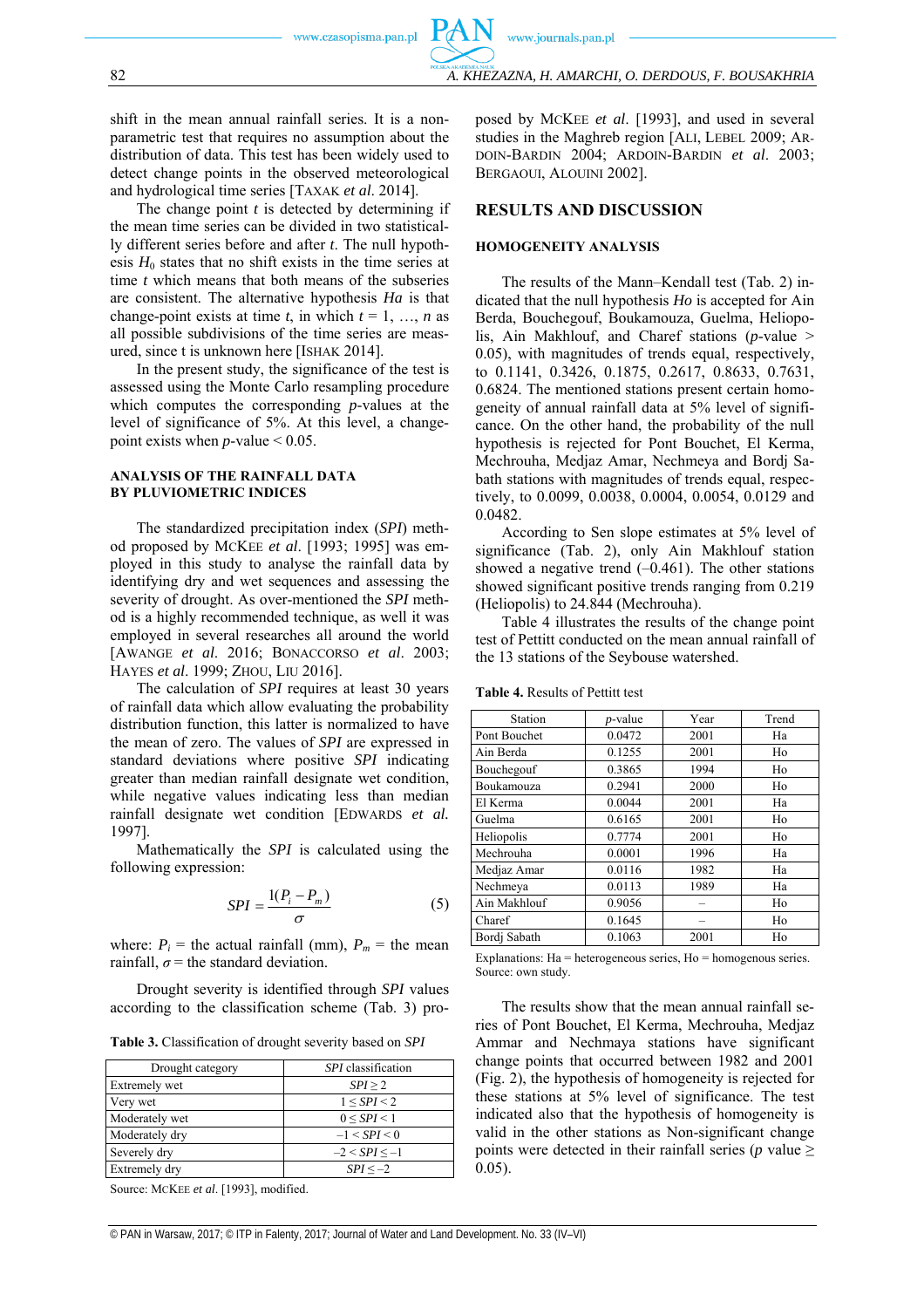www.journals.pan.pl

*Drought monitoring in the Seybouse basin (Algeria) over the last decades* 83



#### **RAINFALL ANALYSIS BY PLUVIOMETRIC INDEX**

The *SPI* indices were calculated for the 13 rainfall stations of the Seybouse basin in order to differentiate dry, normal, and wet periods and to better evaluate the variations in the annual rainfall over the Seybouse basin.

In the 70s, the 80s and early 90s, with the exception of Mechrouha station, we observed mostly negative SPI values which are often less than –1 (Fig. 3).

In the mid-90s until 2011, with the exception of Ain Makhlouf and Guelma stations, we observed mostly positive SPI values which are often greater than 1, negative SPI values are less frequent (Fig. 3).

According to the table below which presents the statistical characteristics of the 5 years average *SPI* indices, the studied period can be divided in two sequences; a dry sequence that begins in 1970 and ends in 1994 with negative average *SPI* values that range



MEDJAZ AMAR ------ mu1 = 449,263 ------ mu2 = 612,071



Fig. 2. Change year in mean annual rainfall series for Pont Bouchet, El Kerma, Mechrouha, Medjaz Ammar and Nechmaya stations (mu1 and mu2 represent the mean rainfall before and after the change point); source: own study

from  $-0.54$  to  $-0.07$ , and a wet sequence from 1995 to 2011 with positive average *SPI* values that range from 0.06 to 0.85.

Figure 4 illustrates the spatial and temporal variability of the pluviometric indices over the Seybouse basin; the maps were created in geographic information system (GIS) environment by interpolating SPI values of the 13 stations using a Kriging interpolation type.

According to the *SPI* maps, during the period 1970–1994, deficit of rainfall associated with (i) moderately dry conditions were widely observed through the Seybouse watershed, (ii) and with extremely dry conditions recorded in some limited areas (Medjaz Ammar in 1970–1974 and Charef in 1985– 1989). This period was also marked by an excess of rainfall associated with moderately wet conditions which was persistent in the central-eastern area (Mechrouha).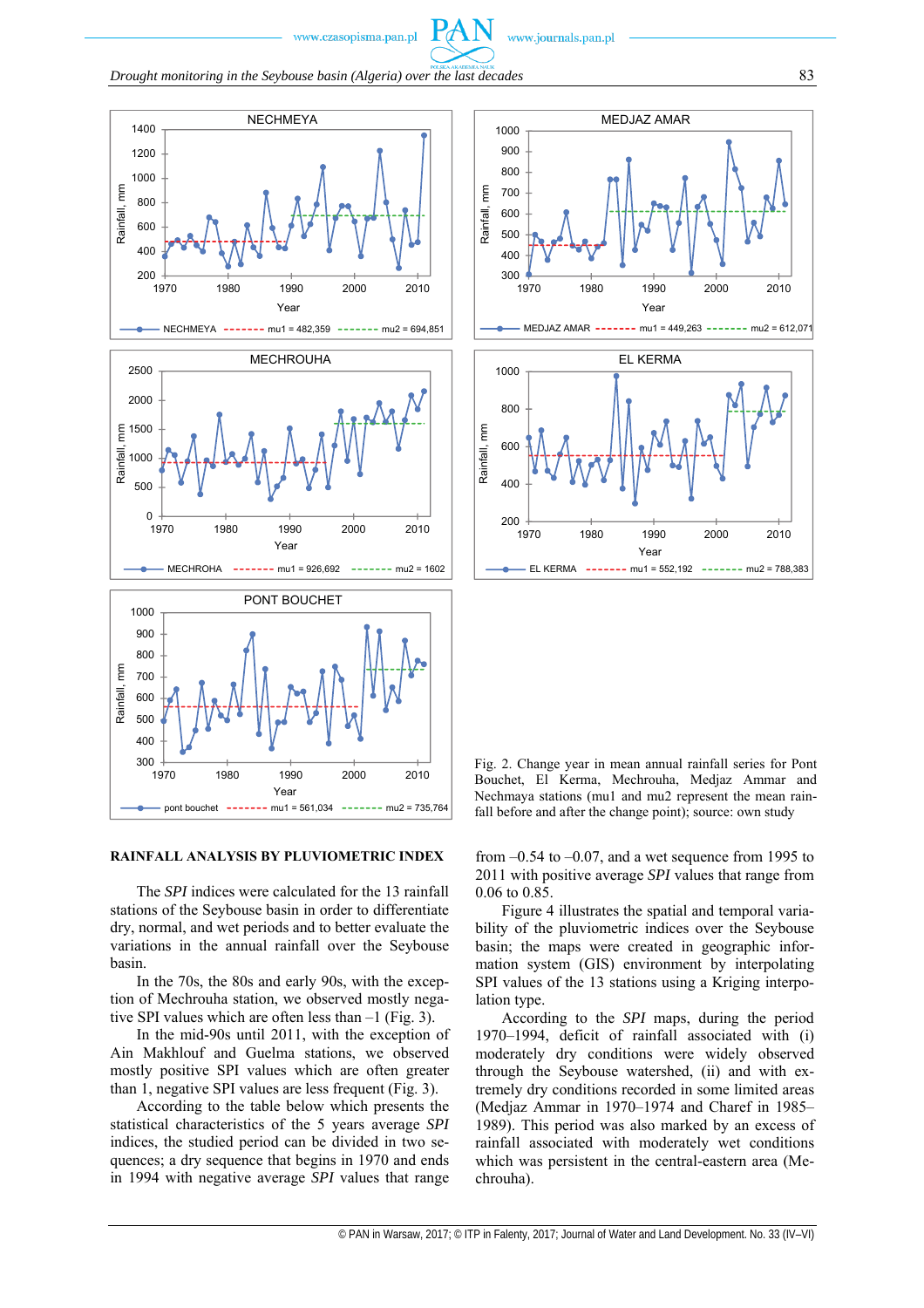

www.journals.pan.pl

**PAN** 



















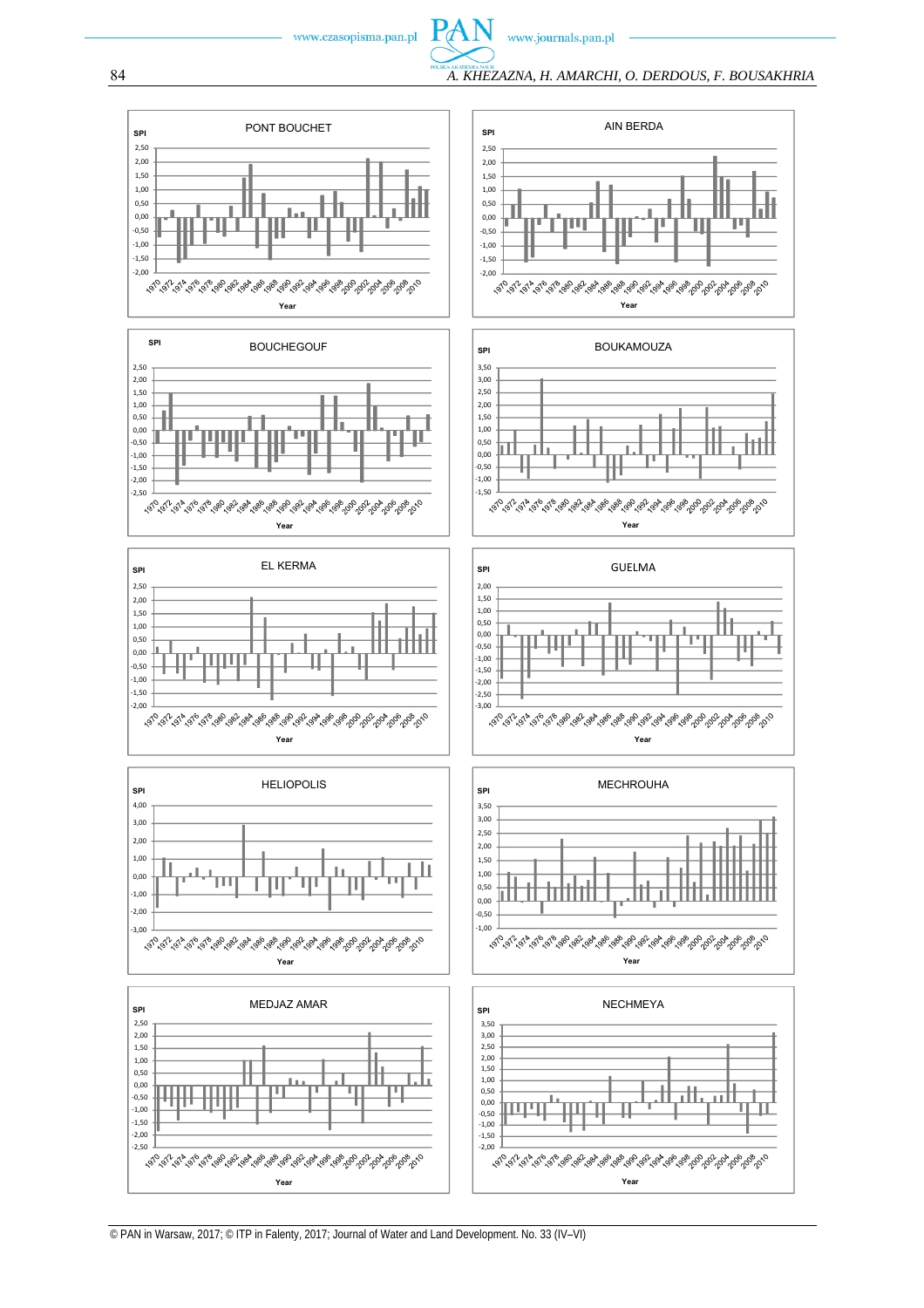





Fig. 3. Annual standardized precipitation index *SPI* values in the Seybouse basin (1970– 2011); source: own study

**Table 5.** Statistical characteristics of the 5 years average *SPI* values for the study area

|                    | Dry cycle |         |          |         | Wet cycle |         |          |          |         |           |
|--------------------|-----------|---------|----------|---------|-----------|---------|----------|----------|---------|-----------|
| Characteristics    | $1970-$   | $1975-$ | 1980-    | $1985-$ | 1990–     | 1995-   | $2000 -$ | $2005 -$ | $2010-$ | 1970-2011 |
|                    | 1974      | 1979    | 1984     | 1989    | 1994      | 1999    | 2004     | 2009     | 2011    |           |
| Average            | $-0.43$   | $-0.21$ | $-0.003$ | $-0.54$ | $-0.07$   | 0,12    | 0,46     | 0.06     | 0,85    | 0.03      |
| Minimum            | $-1.19$   | $-0.73$ | $-0.72$  | $-1.06$ | $-0.60$   | $-0.42$ | $-0.88$  | $-0.73$  | $-0.32$ | $-1,19$   |
| Maximum            | 0.61      | 0.94    | 0,92     | 0.07    | 0.68      | l.16    | 1,88     | 2,14     | 2,81    | 2,81      |
| Standard deviation | 0.46      | 0,52    | 0,47     | 0,31    | 0.39      | 0.44    | 0.63     | 0,76     | 0,89    | 0,19      |
| Average deviation  | 0,32      | 0.42    | 0,37     | 0,25    | 0,30      | 0.32    | 0,41     | 0,54     | 0,64    | 0,09      |

Source: own study.

During the period 1995–2011, a gradually return to normal precipitation is observed; moderately wet and very wet conditions were recorded in the most areas of the Seybouse watershed, with different spatial extents. Though, the deficit of rainfall persists in the center of the basin (Guelma, Ain Makhlouf) over the entire period.

## **CONCLUSIONS**

In this study drought analysis was conducted in the Seybouse watershed for the period between 1970 and 2011 by analysing rainfall data using non-parametric tests and the *SPI* method.

The statistical analysis of the rainfall data indicated that the evolution of the mean annual rainfall series is characterized by significant irregularities expressed by significant coefficients of variation and a statistically significant increase in the mean annual rainfall. As well, the climatic variability in the study area was confirmed by the Pettitt test which detected the presence of shifts in the mean annual rainfall series. These shifts were significant at 5 stations from the 13 stations under study.

According to the standardized precipitation index calculations the studied period was divided in two sequences; a dry sequence from 1970 to 1999, and a wet sequence from 1999 to 2011, which is in good agreement with the results obtained by LABORDE [1993]. Which noted a significant rainfall downward in the North of Algeria after the 70s and agrees as well with the studies of KHOUALDIA *et al*. [2014] which indicated the return of normal precipitation between 2001 and 2007

The interpolation of *SPI* indices on the entire basin shows a heterogonous distribution of rainfall through the Seybouse basin either in the dry cycle or in the wet cycle and showed that the central part of the Seybouse basin was affected by persistent drought conditions.

The study results constitute valuable material that can be used in forecasting droughts in the Seybouse watershed which permits effective planning and management of water resources and agriculture activities, and moreover, elaborating adaptation measures to face drought periods.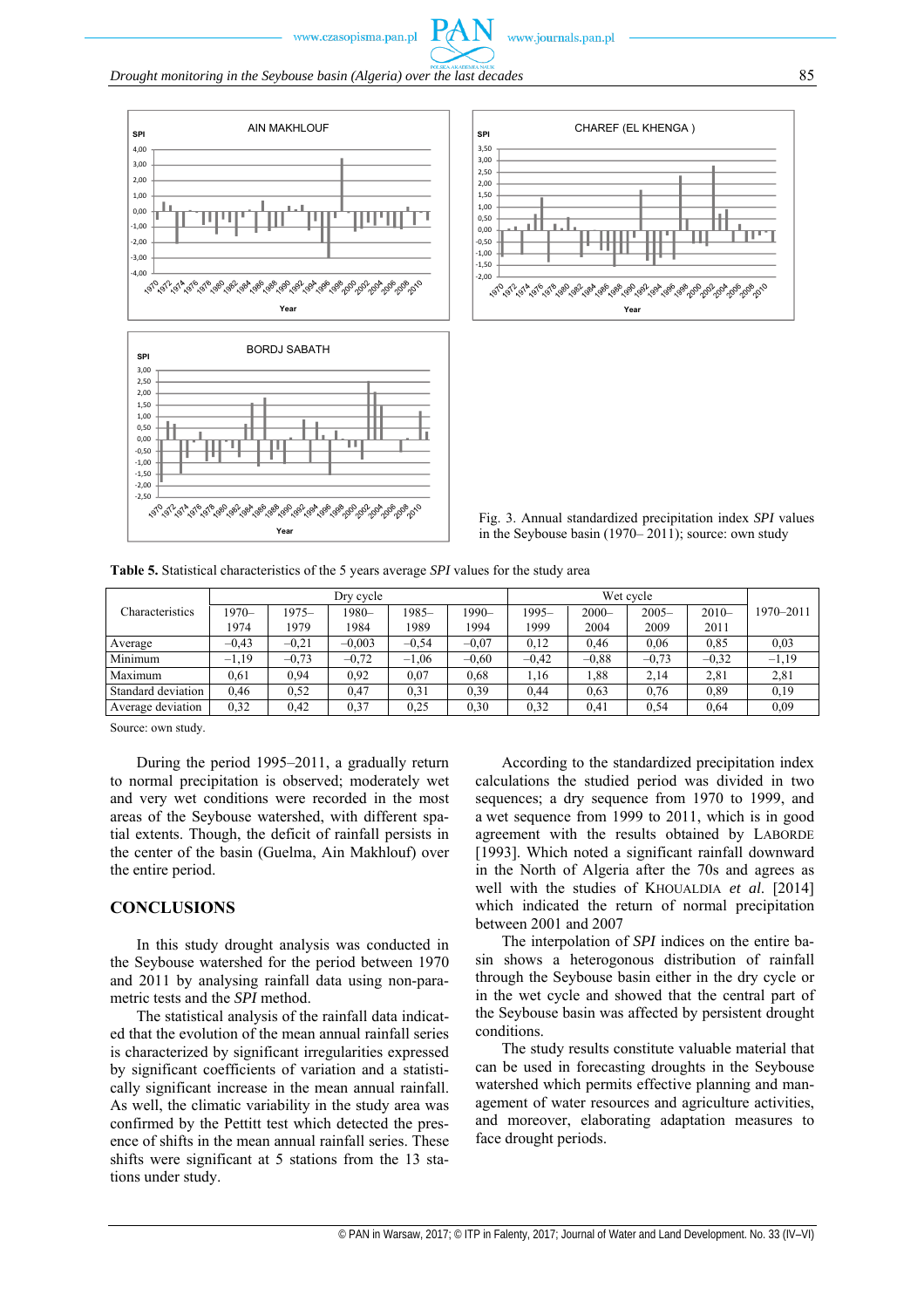www.journals.pan.pl

 $\overline{N}$ 

PAN

86 *A. KHEZAZNA, H. AMARCHI, O. DERDOUS, F. BOUSAKHRIA*



Fig. 4. Spatiotemporal monitoring of drought using standardized precipitation index (*SPI*), 1970–2011; source: own study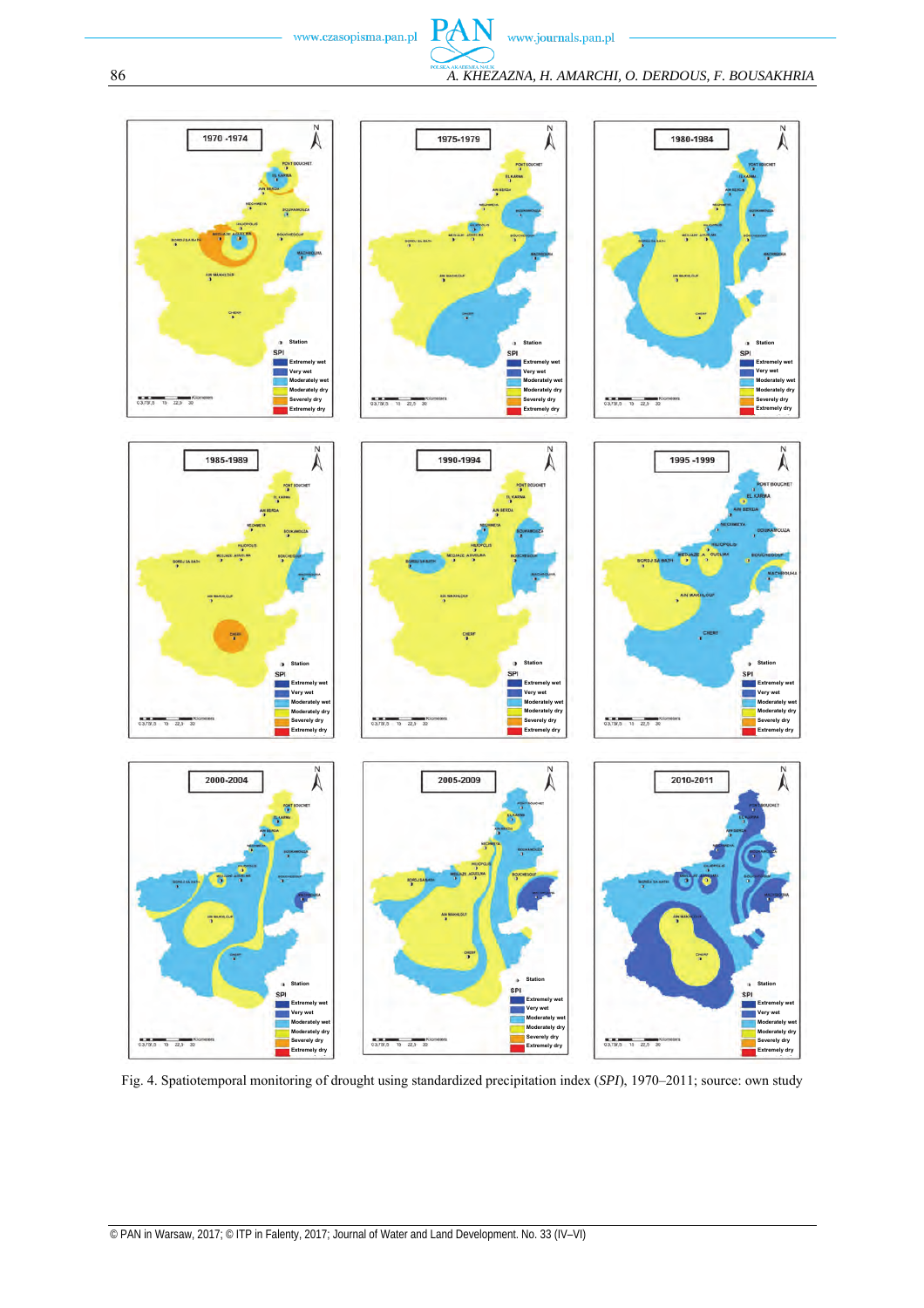#### **REFERENCES**

- ALI A., LEBEL T. 2009. The Sahelian standardized rainfall index revisited. International Journal of Climatology. Vol. 29. No. 12 p. 1705–1714.
- ARDOIN-BARDIN S. 2004. Variabilité hydro climatique et impacts sur les ressources en eau de grands bassins hydrographiques en zone soudano-sahélienne [Hydroclimatic variability and its impacts on the water resources of large watersheds in the Soudan-Sahelian area]. Doctoral dissertation. Paris. UNESCO.
- ARDOIN-BARDIN S., DEZETTER A., SERVAT E., MAHE G., PATUREL J.E., DIEULIN C., BOYER J.F. 2003. Analyse de la variabilité des ressources en eau en Afrique de l'Ouest sahélienne par modélisation hydrologique à grand pas de temps et d'espace [Analysis of the variability of water resources in the Africa's West Sahelian using hydrological modeling at large time and space steps]. Journal de l'Eau et de l'Environnement. Vol. 3 p. 5–13.
- AWANGE J.L., MPELASOKA F., GONCALVES R.M. 2016. When every drop counts: Analysis of droughts in Brazil for the 1901–2013 periods. Science of the Total Environment. Vol. 566 p. 1472–1488.
- BALLING JR R.C., VOSE R.S., WEBER G.R. 1998. Analysis of long-term European temperature records 1751–1995. Climate Research. Vol. 10. No. 3 p. 193–200.
- BERGAOUI M., ALOUINI A.W.S. 2002. Caractérisation de la sécheresse météorologique et hydrologique: Cas du bassin versant de Siliana en Tunisie [Characterization of meteorological and hydrological droughts: Case of Silana basin in Tunisia]. Science et changements planétaires/Sécheresse. Vol. 12. No 4 p. 205–213.
- BONACCORSO B., BORDI I., CANCELLIERE A., ROSSI G., SUTERA A. 2003. Spatial variability of drought: An analysis of the *SPI* in Sicily. Water Resources Management. Vol. 17. No. 4 p. 273–296.
- DOUGLAS E.M, VOGEL R.M., KROLL C.N. 2000. Trends in foods and low flows in the United States: Impact of spatial correlation. Journal of Hydrology. Vol. 240 p. 90– 105.
- EDWARDS C.D.C., MCKEE T.B., DOESKEN N.J., KLEIST J. 1997. Historical analysis of drought in the United States. In 77th Conference on climate variations, 77th AMS Annual Meeting. 2–7 February. Long Beach, California. Vol. 27 p. 129–139.
- FNIGUIRE F., LAFTOUHI N.E., SAIDI M.E., ZAMRANE Z., EL HIMER H., KHALIL N. 2016. Spatial and temporal analysis of the drought vulnerability and risks over eight decades in a semi-arid region (Tensift basin: Morocco). Theoretical and Applied Climatology p. 1–10. DOI: 10.1007/s00704-016-1873.
- ISHAK E.H. 2014. Effects of climate variability and change on flood magnitude and frequency in Australia. PhD thesis. Sydney, Australia. University of Western Sydney.
- HAN ZHOU, YUANBO LIU 2016. *SPI* based meteorological drought assessment over a humid basin: Effects of processing schemes. Water. Vol. 8. Iss. 9, 373. DOI: 10. 3390/w8090373.
- HAYES M.J., WILHITE D.A., SVOBODA M.D., WILHITE D.A., VANYARKHO O.V. 1999. Monitoring the 1996 drought using the standardized precipitation index. Bulletin of the American Meteorological Society. Vol. 80. No. 3 p. 429–438.
- HE M., GAUTAM M. 2016. Variability and trends in precipitation, temperature and drought indices in the State of

California Hydrology. Vol. 3. No. 2, 14. DOI: 10.3390/ hydrology3020014.

- HIRSCH R.M., SLACK J.R. 1984. A nonparametric trend test for seasonal data with serial dependence. Water Resources Research. Vol. 20. No. 6 p. 727–732.
- HISDAL H., STAHL K., TALLAKSEN L.M., DEMUTH S. 2001. Have streamflow droughts in Europe become more severe or frequent. International Journal Climatology. Vol. 21. No. 3 p. 317–333. DOI: 10.1002/joc.619.
- KENDALL M.G. 1975. Rank correlation methods. 4<sup>th</sup> ed. London. Charles Griffin pp. 202.
- KETTAB A., MOUHOUB A., OUARDA T., BOBBEE B. 2004. Contribution a l'étude du phénomène de la sécheresse sur les régions littorales de l'Algérie [Contribution to the study of the drought phenomenon in the littoral of Algeria]. Colloque international sur l'eau. Chlef, 05/06/ février, Algérie p. 12.
- KHOUALDIA W., DJEBBAR Y., HAMMAR Y. 2014. Caractérisation de la variabilité climatique: cas du bassin versant de La Medjerda (Nord-Est algérien) [Climatic variability characterisation: Case of Medjerda watershed (northeastern Algeria)]. Synthèse: Revue des Sciences et de la Technologie. Vol. 29. No. 1 p. 6–23.
- LABORDE J.P. 1993. Carte pluviométrique de l'Algérie du Nord à l'échelle du 1/500 000, Notice explicative. Project PNUD/ALG/88/021. Alger. Agence nationale des resources hydrauliques [Explicative notice Algiers, the National Agency of Hydraulic Resources]. Pluviometric map of Northern Algeria scale of 1/500 000.
- MANN H.B. 1945. Nonparametric test against trend. Econometrica. Vol. 13 p. 245–259.
- MCKEE T.B., DOESKEN N.J., KLEIST J. 1995. Drought monitoring with multiple time scales. In: Proceedings of the 9<sup>th</sup> Conference on Applied Climatology, AMS, Dallas, TX p. 233–236.
- MCKEE T.B., DOESKEN N.J., KLEIST J. 1993. The relationship of drought frequency and duration to time scales. In: Proceedings of the 8<sup>th</sup> Conference on Applied Climatology. Anaheim, CA. AMS p. 179–184.
- MEDDI M., HUBERT P. 2003. Impact de la modification du régime pluviométrique sur les ressources en eau du Nord-Ouest de l'Algérie [Impact of rainfall regime change on water resources in North-western Algeria]. Hydrology of die Mediterranean and Semiarid Regions. Proceedings of an international symposium. Montpellier, April 2003. IAHS Publications. No. 278 p. 229– 235.
- MEDJERAB A., HENIA L. 2005. Régionalisation des pluies annuelles dans l'Algérie Nord-occidentale [Regionalization of annual rainfall in North-western Algeria]. Revue Géographique de l'Est. Vol. 45. No 2.
- MOREIRA E.E., PIRES C.L., PEREIRA L.S. 2016. *SPI* drought class predictions driven by the North Atlantic Oscillation Index Using Log-Linear Modeling. Water. Vol. 8. Iss. 2, 43. DOI: 10.3390/w8020043.
- NICHOLSON S.E. 1989. Long term changes in African rainfall. Weather. Vol. 44. No 2 p. 46–56.
- OBA G., LUSIGI W.J. 1987. An overview of drought strategies and land use in African pastoral systems. Overseas, Development Institute Agricultural Administration Unit. Paper 23a pp. 29.
- PALMER W.C. 1965. Meteorological drought. Weather Bureau. Research Paper. No. 45 pp. 58.
- PATRA J.P., MISHRA A., SINGH R., RAGHUWANSHI N.S. 2012. Detecting rainfall trends in twentieth century (1871– 2006) over Ornoa State, India. Climatic Change. Vol. 111. No. 3–4 p. 801–817.